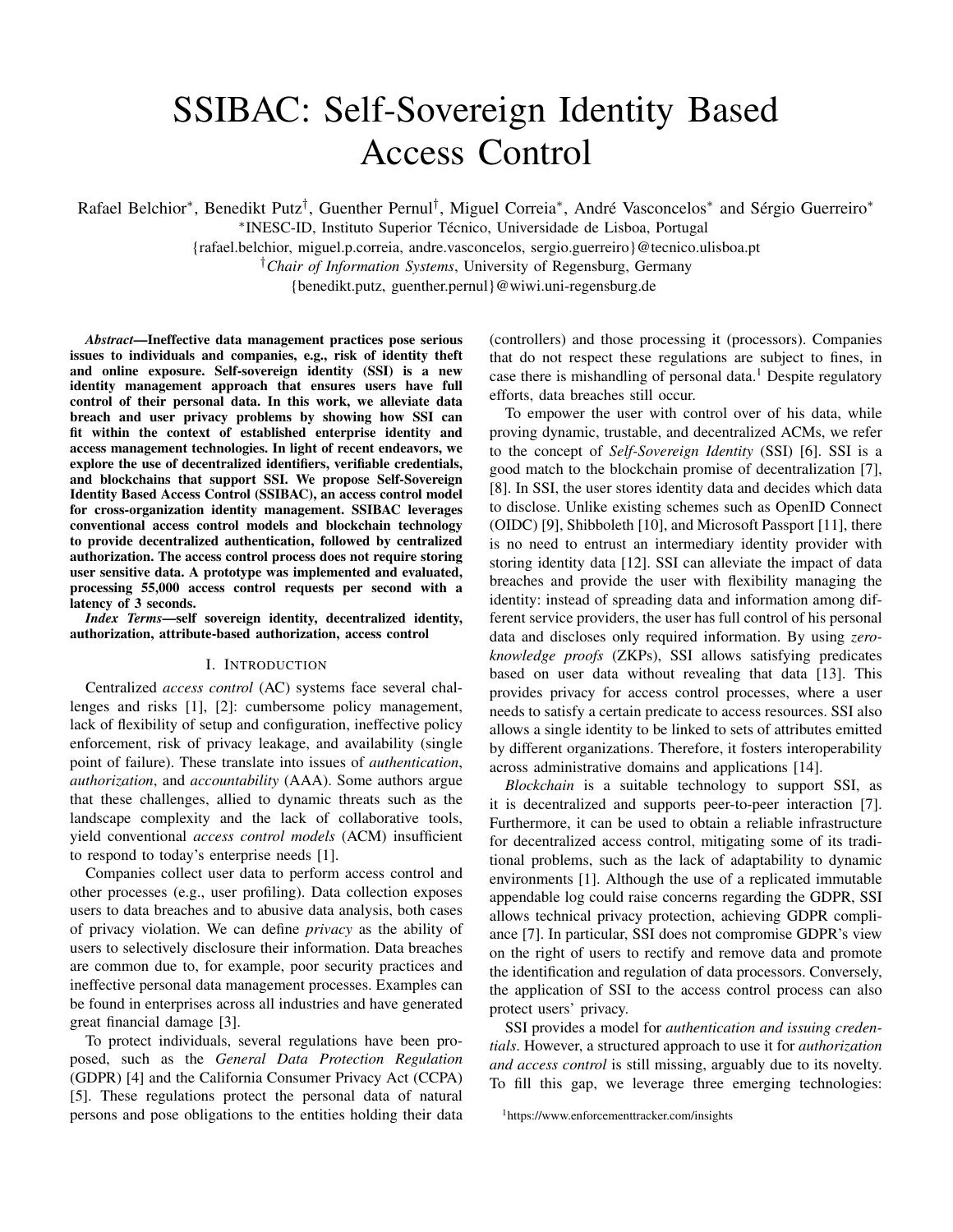blockchain, *decentralized identifiers* (DIDs) [15], and *verifiable credentials* (VCs) [16]. We define a novel ACM, referred to as *Self-Sovereign Identity Based Access Control* (SSIBAC), that can be more appropriate to today's enterprise needs in terms of data privacy and security. We show how DIDs and VCs can be integrated with attribute-based access control in a federated setting, minimizing data disclosure and data redundancy. For transparency and accountability regarding access requests, VCs can be used with blockchain-based ACMs.

We go beyond existing work on attribute-based access control by ensuring user privacy. While privacy has been a concern for ABAC models [17], existing ABAC models still store all identity data with a single identity provider. With SSIBAC, selective disclosure of attributes and range proofs for numerical values ensure that data is only disclosed on a need-to-know basis.

In summary, the major contributions of this paper are:

- a novel SSI-based ACM called SSIBAC, with a focus on data privacy and sovereignty;
- an implementation of SSIBAC, relying on an attributebased model;
- an evaluation of the implementation, providing insights on the bottlenecks of the solution and future research directions; the prototype processed 55,000 access control requests per second with a latency of 3 seconds.

The paper is structured as follows. In Section II, we provide preliminaries. We formally define the SSIBAC model in Section III, followed by an instance of such model using ABAC in Section IV. We report and discuss evaluation results in Section V. Section VI highlights related work. Finally, in Section VII we conclude the paper.

## II. PRELIMINARIES

This section introduces concepts regarding self-sovereign identity and access control.

## *A. Centralized and Federated Identity*

Enterprise identity systems typically focus on roles or attributes associated with each user, enabling the execution of their duties. In enterprise identity and access management (IAM) the friction caused by centralized systems is most apparent in federation scenarios, where external users have to be granted access to internal systems. An example is *Eduroam*, a federation of educational organizations that provide internet access to each others users [18]. Traditionally, this is achieved by requesting data through identity federation systems [17]. However, identity federation systems are not interoperable among different standards and bridges are required to interact across federations [19].

#### *B. Decentralized Identifiers*

The SSI concept allows a user – individual, organization, or "thing" (e.g., a device or a computer program representing a process) – to present its credentials to a third party without intermediaries. This process is enabled by DIDs, a concept defined by the W3C [15]. A DID represents an identity and allows trustable interactions, rooted on a *verifiable registry* (e.g., a blockchain), and public-key cryptography [20]. DIDs are controlled by *DID subjects*. A DID resolves to a DID document with metadata, which also provides the means for authenticating the DID subject. The DID subject can prove the ownership of a DID through a private key associated with a DID's public key. A DID can be defined as a three-part string representing the format did:<method>:<identifier>, where <method> represents the DID method (the specification for a specific type of DID) that the  $\leq$  identifier  $>$  uses [15]. To facilitate the management of DIDs, one can leverage *user agents* (or simply agents), i.e., software processes acting on behalf of a DID subject [13].

## *C. Verifiable Credentials*

A *verifiable credential* (VC) provides a standard way to digitally express credentials in a way that is cryptographically secure, privacy-respecting, and machine-verifiable [13], [16]. An entity called *issuer* generates and signs such credentials with its private key: this enables a third-party to verify the issuer of a VC (the DID of the issuer is typically associated with the credential). A *verifier* can look up the public key of a given DID, associated with a given credential on a verifiable data registry (e.g., a public blockchain).

For example, the VON ledger<sup>2</sup> is a Hyperledger Indybased blockchain storing public DID documents, *credential definitions* (representing the schema of a VC, i.e., the attributes the VC should hold) and revocation registries (repositories containing information about revoked credentials). *Credential schemas* allow a verifier to check the *claims* against a vocabulary of admissible claims. A claim is an assertion on a subject. For example, an issuer defines a set of possible attributes in a schema that may later be issued in VCs associated with that schema. A VC, therefore, consists of claims made about a subject by an issuer. The subject and issuer are represented by unique identifiers, which we assume to be DIDs for our purposes. A VC is trusted as long as its issuer is trusted.

At verification time, the holder of a verifiable credential (often the subject itself) creates a *verifiable presentation* (VP), which contains metadata and proofs for a subset of the contained claims. The VP creation process might be required by a verifier, through a *verifiable presentation request* (VPR). The VP is sent to a verifier, that confirms the VC held by the subject satisfies a specific predicate. The VP can be issued using ZKPs, "containing derived data instead of directly embedded verifiable credentials" [16]. For simplicity, we deem that the result of a generated VP can be true or false, if the predicate is satisfied or not, respectively.

## *D. Access Control*

Access control systems provide selective access to a set of resources, under a specific set of conditions. Common ACMs include *Role-Based Access Control* (RBAC) [21] and *Attribute-Based Access Control* (ABAC) [22], besides many others, e.g.,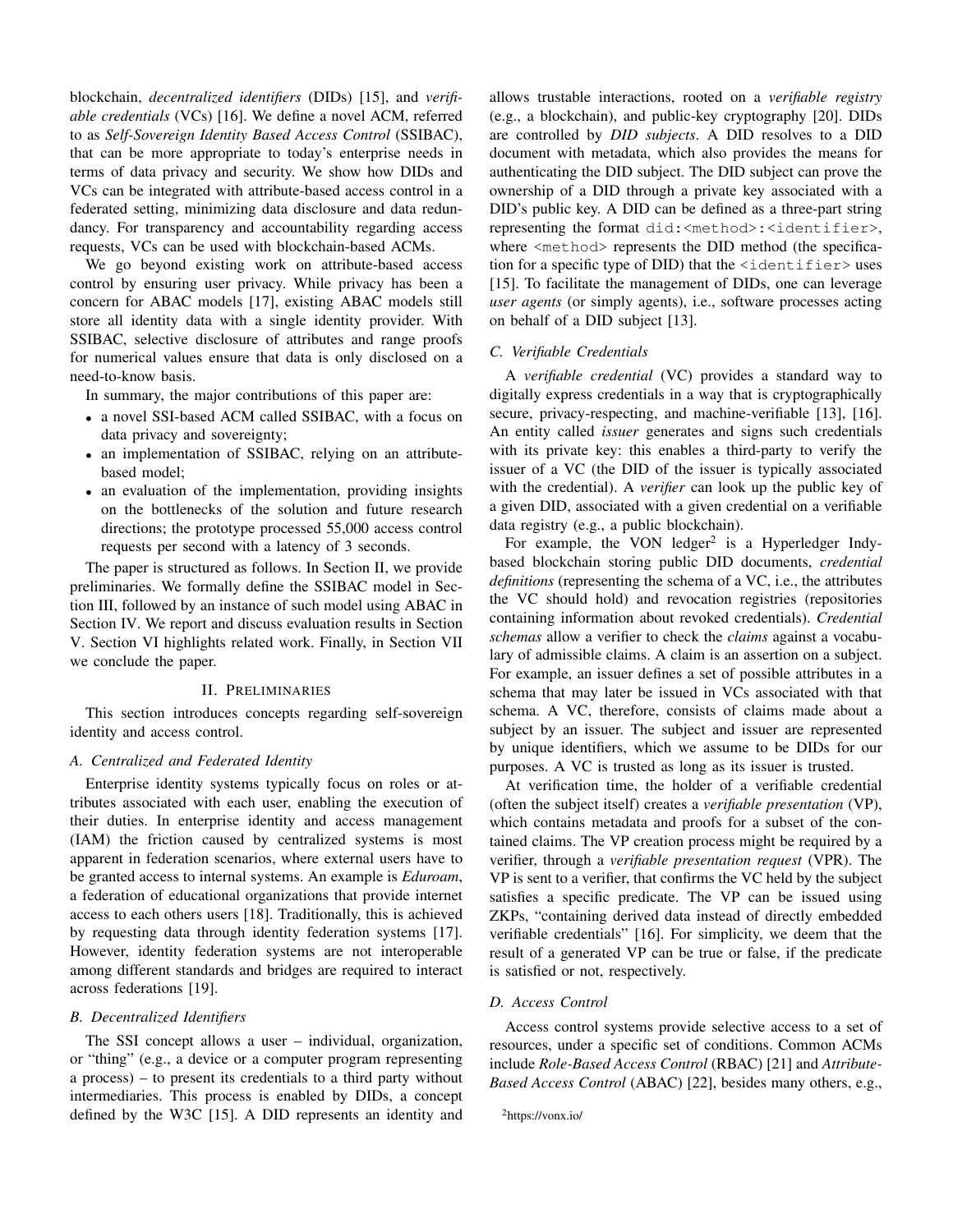the classical Access Control Matrix, Access Control Lists, Capabilities, Mandatory Access Control, and Discretionary Access Control [23].

In ABAC, a commonly used ACM, access rights are granted based on attributes, i.e., the attributes the subject holds and the attributes expressing the environmental context. According to the XACML specification [24], which is suitable to implement an ABAC system, several components are cooperating in the access control process. The *subject* (that we also call user) is the entity that requires access to a resource. A *client* is a device that requests access to a resource on behalf of a subject. A *Policy Enforcement Point* (PEP) intercepts access requests from a user, redirecting them to the *Policy Decision Point* (PDP), and enforcing its AC decision. The PDP is the component that computes the result of an access control request (ALLOW or DENY), using an access control policy and information stored on the *Policy Information Point* (PIP). The PIP contains information about the subject's attributes. The *Policy Retrieval Point* (PRP) stores and retrieves access control policies, which are managed by the *Policy Administration Point* (PAP). Although the literature separates the attribute storage (PIP) from the access control policy storage (PRP), we refer to them as the same entity, for brevity. Moreover, *accountability* is achieved by tracking the access control requests issued by the subject, and the corresponding access control decision calculated by the PDP. This process allows the system to establish a history of access to resources.

According to Sandhu et al., an ACM should satisfy the following principles [25]:

Principle 1. *Least privilege: Only those permissions required for the tasks performed by the user in the role are assigned to the role.*

Principle 2. *Separation of duties: Invocation of mutually exclusive roles can be required to complete a sensitive task, such as requiring an accounting clerk and an account manager to participate in issuing a check.*

We define a principle related to the Principle of Least Privilege, that aims to alleviate the impact of data breaches:

Principle 3. *Context-Based Privilege: Only the strictly required information for computing an access control decision should be stored and processed.*

## III. SSIBAC

This section presents the SSIBAC access control model. The SSIBAC model is an evolution of classical ACMs that integrates the concept of SSI and mechanisms that implement it with blockchain. The major idea of SSIBAC is to map VCs (encoded into VPRs, and their responses, VPs) to access control policies, stored at the PRP, that are parsed by an underlying ACM, in order to achieve context-based privilege, and thus data privacy and sovereignty.

SSIBAC abstracts previous models and can be instantiated using one of those models, e.g., RBAC or ABAC. This means that a particular instantiation of SSIBAC reuses concepts and mechanisms of the underlying model. SSIBAC regulates the access of subjects to resources by evaluating access control rules against *permission validators*. Permission validators allow mapping VPs to attributes, roles, or other abstractions of data. For instance, if SSIBAC is instantiated with RBAC, the permission validator is the role, whereas if SSIBAC is instantiated with ABAC, the permission validator is the set of subject and contextual attributes. A user is uniquely identified by a DID (although a user can hold multiple DIDs), and has a set of VCs, issued by *issuers*. An issuer is a trusted entity that issues VCs.

A permission validator, along with an access control request, allows the PDP to calculate an access control decision. We consider a function  $\psi$  that maps VCs to permission validators, depending on the input. For example,  $\psi_{(i,ATTRIBUTE)}$  maps all the user verifiable credentials from user<sub>i</sub> to attributes that can be used by an ABAC system. Conversely,  $\psi_{(i,ROLE)}$  maps the VCs from  $user_i$  to roles, which can be evaluated by an RBAC system. In practise, the initialization of  $\psi$  depends on the underlying access control system to be used, and its mapping is trivial. We, therefore, establish the bridge between DIDs, VCs, and the permission validators of ACMs, by saying "this VC corresponds to an attribute/role defined in a specific AC policy". This function can be considered the component that facilitates interoperability among ACMs, similarly to meta-access control models [26].

We define a function  $\chi$  that maps access control policies to VPs. This function bridges the access control policies used by conventional ACMs with peer-to-peer interactions supported by a trusted data verifier. Function  $\chi$  can be defined in 1) an ad-hoc way, 2) automated by parsing the schema fields and creating a VP containing the same fields, plus a condition defined on the access control policy. Verifiable presentations are then tied to an access control request, requested by verifiers. Verifiers can also be providers of resources (i.e., the entity processing the access control request is the same that holds and delivers the resource).

The infrastructure supporting the issuing of DIDs, VCs, and VPs is a verifiable data registry (in our specific case, a verifiable credential registry). This data registry can be decentralized, e.g., a blockchain. For instance, a blockchain can record the schema of a verifiable credential, along with its issuer: this allows peer-to-peer validation of VCs without resorting to the issuer.

We define our model rigorously as follows:

*SSIBAC components*

- a set of users  $\mathcal{U} = \{u_1, u_2, ...\}$ . Each  $user_i$  is identified by a DID and holds a public/private key pair  $(K_p^i, K_s^i)$ associated to that DID and a set of VCs  $\mathcal{L}_i = \{l_1^i, l_2^i, ...\}$ ;
- a set of resources  $\mathcal{R} = \{r_1, r_2, ...\}$ ;
- a set of issuers  $\mathcal{I} = \{i_1, i_2, ...\}$  that issue VCs for users;
- a set of verifiers  $V = \{v_1, v_2, ...\}$  who request VPs and mediate the access control flow. Typically, they are also resource providers;
- a set of permission validators  $\mathcal{P} = \{p_1, p_2, ...\}$ ;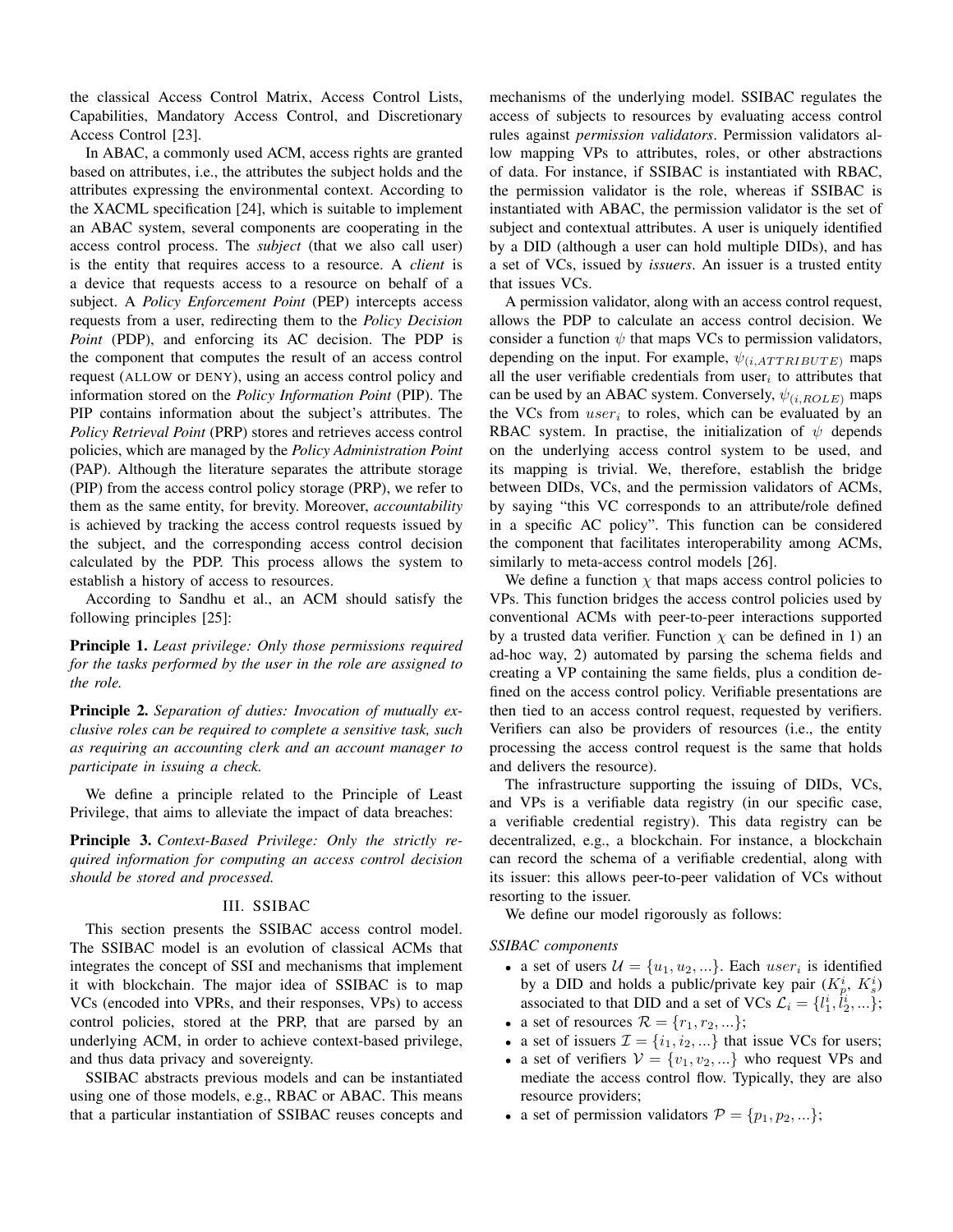

Fig. 1: Access control flow enforced by the SSIBAC model

- a set of injective functions  $\psi = {\psi_1, \psi_2, \ldots}$ , such that  $\psi_i : \mathcal{L}_i \to \mathcal{P}_k$ , i.e., function  $\psi_i$  maps the VCs from  $user_i$ to permission validator  $P_k$ ;
- an injective function  $\chi : AC \rightarrow VP_R$ , mapping access control policies to VPRs.

Besides the core components, SSIBAC has several input parameters, which can be set before instantiation or computed at run-time.

## *SSIBAC parameters*

- a set of supporting ACMs  $\mathcal{M}$ ;
- a set of access control policies  $AC$ , representing the rules of a particular business context;
- a set of VPs  $VP$ , translated from access control policies;
- a Verifiable Data Registry  $\beta$ , the trust anchor for the peerto-peer interactions (allows checking the validity of DIDs, VCs, and VPs).

Figure 1 illustrates the access control flow enforced by our model. A user is issued verifiable credentials (steps 1 and 2), which are rooted in a verifiable credential registry (3). The user then requests access to a set of resources (4). The verifier creates a VPR from the access control policy underlying the requested resource. This access control policy may be collected from a trusted PRP (5) and sends it to the user (6). The verifier assumes that the user owns the necessary attributes on the verifiable credentials to be able to respond to the challenge. After the challenge is sent in the form of a VP (7) and validated (8), the verifier gives as input the result of the validation process to an access control engine (or PDP) (9, 10). The result of the decision may be influenced by extra factors, e..g. the context of the request. If the decision from the access control engine is ALLOW, access to the resource is provided (11, 12).

## IV. AUTHENTICATION AND ACCESS CONTROL WITH SSIBAC AND ABAC

In this section, we describe *SSIBAC instantiated with the ABAC model*. We chose ABAC because it is much adopted and provides fine-grained and flexible access control [27].

## *A. System Description and Assumptions*

To integrate decentralized identity with attribute-based access control, attributes need to be issued to a specific DID. This can be accomplished using VCs [13].

We instantiate the SSIBAC model with  $\mathcal{M} = \{ABAC\}$ , a user  $u_1$ , an issuer  $i_1$ , a verifier  $v_1$ , one resource  $r_1$ , a public blockchain B. The permission validator  $p_1$  is the attribute from ABAC  $(\psi_1 : \mathcal{L}_1 \to \{p_1\})$ . In other words, our access control engine will calculate an access control decision based on ABAC/XACML access control policies, so we need VPs to encode user attributes. Let  $\mathcal{L}_1$  represent the subset of verifiable credentials held by user  $u_1$ , and let  $\Lambda_1 = {\lambda_1, ..., \lambda_i}$  be a subset of attributes derived from  $\mathcal{L}_1$ .

Function  $\chi$  maps a verifier's access control policy  $AC_1$ , containing the rules to access  $r1$ , to a VPR, by parsing the schema fields from the  $VC(s)$ , as well as the access control policy, and the necessary conditions for an ALLOW decision. The VPR is issued by  $v_1$ , while the corresponding VP, VP<sub>1</sub> generated by  $u_1$ . Access to a certain resource is granted given that  $v_1$  returns an ALLOW decision, under the condition that the result of the VPR, VP<sub>1</sub>, is true. In other words, the  $AC_1$ encoded by VPR, and evaluated by  $VP_1$ , is satisfied.

The access control decision could be comprised of a more complex policy, e.g., the result of  $VP_1$  and a set of contextual conditions, such as the day of the week. For this, the PIP could be hybrid: sensitive data is owned by the subject, whereas general information used to identify him is also saved on a local database. User attributes are mapped to the verifiable credentials emitted to a specific DID, i.e., the subject holding ownership of the DID, with a specific schema. The access control policies are mapped to VPRs made on-chain. By doing so, we allow users to keep their information private, as verifiable presentations can handle selective disclosure based on zero-knowledge proofs [13].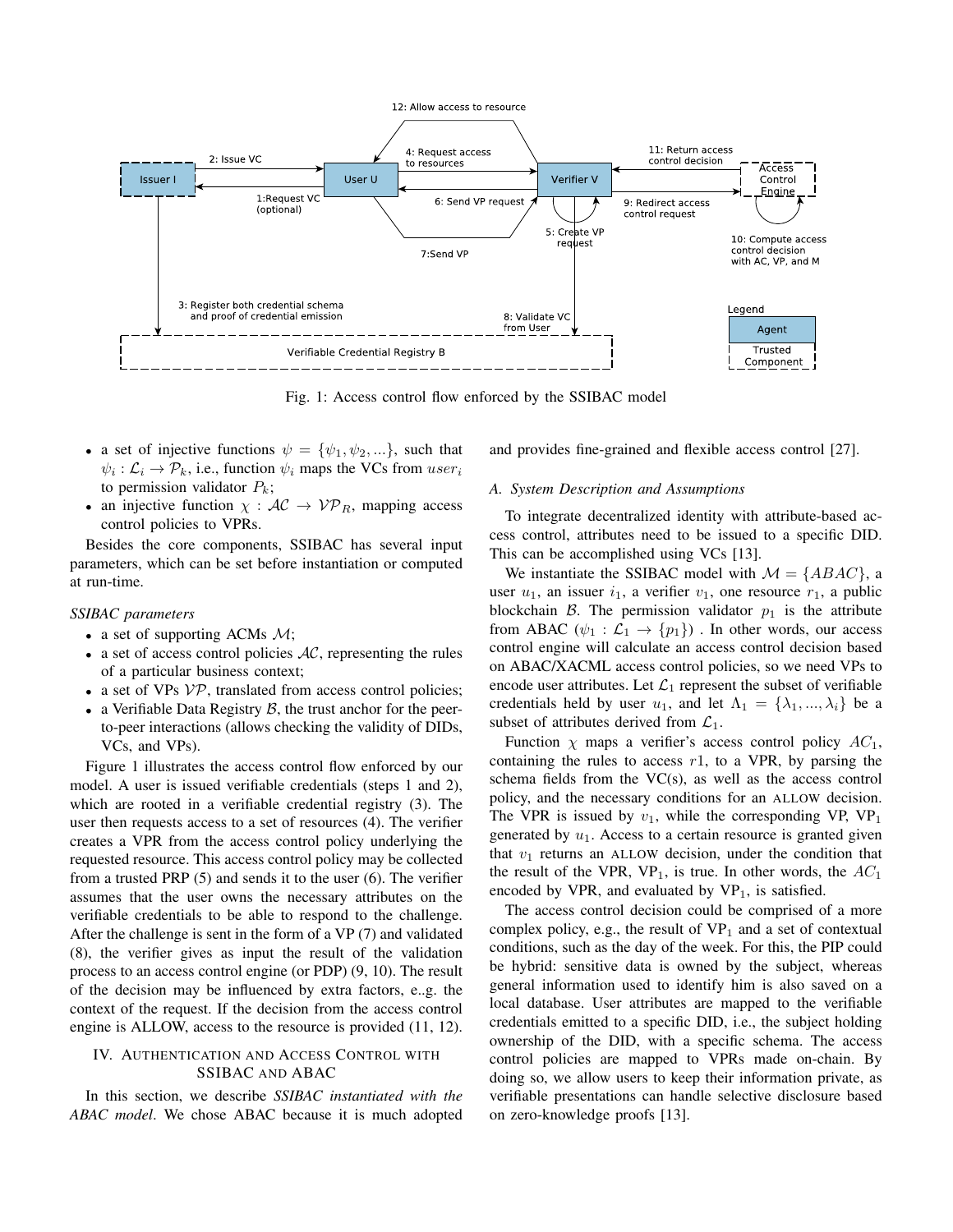

Fig. 2: SSIBAC in a multi-organizational setting, in light of the XACML standard perspective

Figure 2 shows how ABAC components are integrated within SSIBAC. One can observe that the verifier acts as both PEP and PAP. It allows or denies access to resources through access control policies, and administrates such policies. The access control engine contains a PDP that can be embedded in the verifier, or be an external component. We opted for a centralized PDP, although decentralized ones are possible and have been implemented [27].

We remark that a decentralized PIP may be used. Sensitive information for enabling access control decisions can be held by the subject. A combination of a subject-owned PIP and a traditional, local PIP can be useful: sensitive attributes can be kept private by the subject, while other attributes such as the user ID are stored by the organization.

## *B. Threat Model and Security Requirements*

Regarding SSIBAC's threat model, we assume an honestbut-curious verifier. This means that the verifier performs the access control decision honestly, but may try to learn about the users' attributes. Since verifiable presentations are supported by ZKPs, the verifier will, very likely, obtain incomplete information – selective disclosure is achieved. However, selective disclosure is usually not enough, as organizations can collude to cooperatively infer information about the user. Thus, *unlinkability* [28] is also desired. Our model achieves unlinkability given that a person utilizes a DID for each specific purpose.

The security requirements are threefold:

- 1) *Selective choice of participants*: only users holding the VCs which map to the permission validators required in an access control policy can access the resources specified on the same access control policy.
- 2) *Data confidentiality*: recalling Principle 3, the access control engine should perform decisions based on the least information possible. The ZKPs allows a user to disclose as least information as possible.
- 3) *Accountability and non-repudiation*: issuers are held accountable for the VCs they issue. User credentials are auditable, as the blockchain provides the trust anchor for checking its validity. In other words, a verifier can verify that the presented credentials are valid and come from

a trusted party, at its description. We provide a tradeoff between privacy and accountability as the interactions between DIDs are peer-to-peer and thus not necessarily recorded; unlinkability is established if a DID interacts does not interact with several parties, disclosing (part) of their VCs.

# V. EVALUATION

In this section, we evaluate an instance of SSIBAC based on the real-world use case scenario from the European Commission (EC) project QualiChain.<sup>3</sup>

# *A. Use Case: Decentralised Qualifications*

The QualiChain project aims to propose a blockchainbased approach for disrupting the archiving, management, and verification of educational and employment qualifications. In particular, QualiChain will support the storage, sharing, and verification of academic and other qualifications along with several additional services, provided by the platform. To comply with GDPR legislation, and protect its users' privacy and data, a non-intrusive access control mechanism has to be deployed. In particular, QualiChain aims to follow the principle of *context-based privilege*, in which only the strictly necessary data to provide a service is requested from the diploma holder.

This project has several stakeholders:

- *certification seekers*, e.g., graduated students. They are referred to as diploma holders upon receiving a verifiable credential for their diploma;
- *certification providers*, e.g., higher education institutes;
- *certification validators*, e.g., potential employers.

Universities issue verifiable credentials for students, which can be used to authenticate on the QualiChain platform. It is desirable to use SSI-based access control in this scenario so that QualiChain does not need to store any personal data: access to services is provided on-demand, based on the verifiable proofs that the student provides.

SSIBAC can be useful for access control in QualiChain. We focus on granting a diploma holder access to a service provided by QualiChain. Figure 3 illustrates this process.

We instantiate our model defined in Section IV with  $u_1 =$ Alice,  $i_1 = IST$ ,  $v_1 = QualiChain$ , and  $r_1 = JobOffers$ , a service provided by the QualiChain Platform. In this use case, a recent graduate, Alice, requires a university diploma in the form of a VC from a higher education institution, IST (step 1). The university issues a VC to Alice, and publishes the corresponding proof on a decentralized ledger, in our case the Sovrin blockchain based on Hyperledger Indy (steps 2 and 3). Listing 1 depicts the *credentialSubject* schema issued for the student. Alice now becomes a diploma holder.

Upon accessing the platform, which may require Alice a VP certifying she owns a non-revoked VC issued by IST, Alice can have access to several services. We consider the job offer service, enabling PhD diploma holders to find research

<sup>3</sup>https://qualichain-project.eu/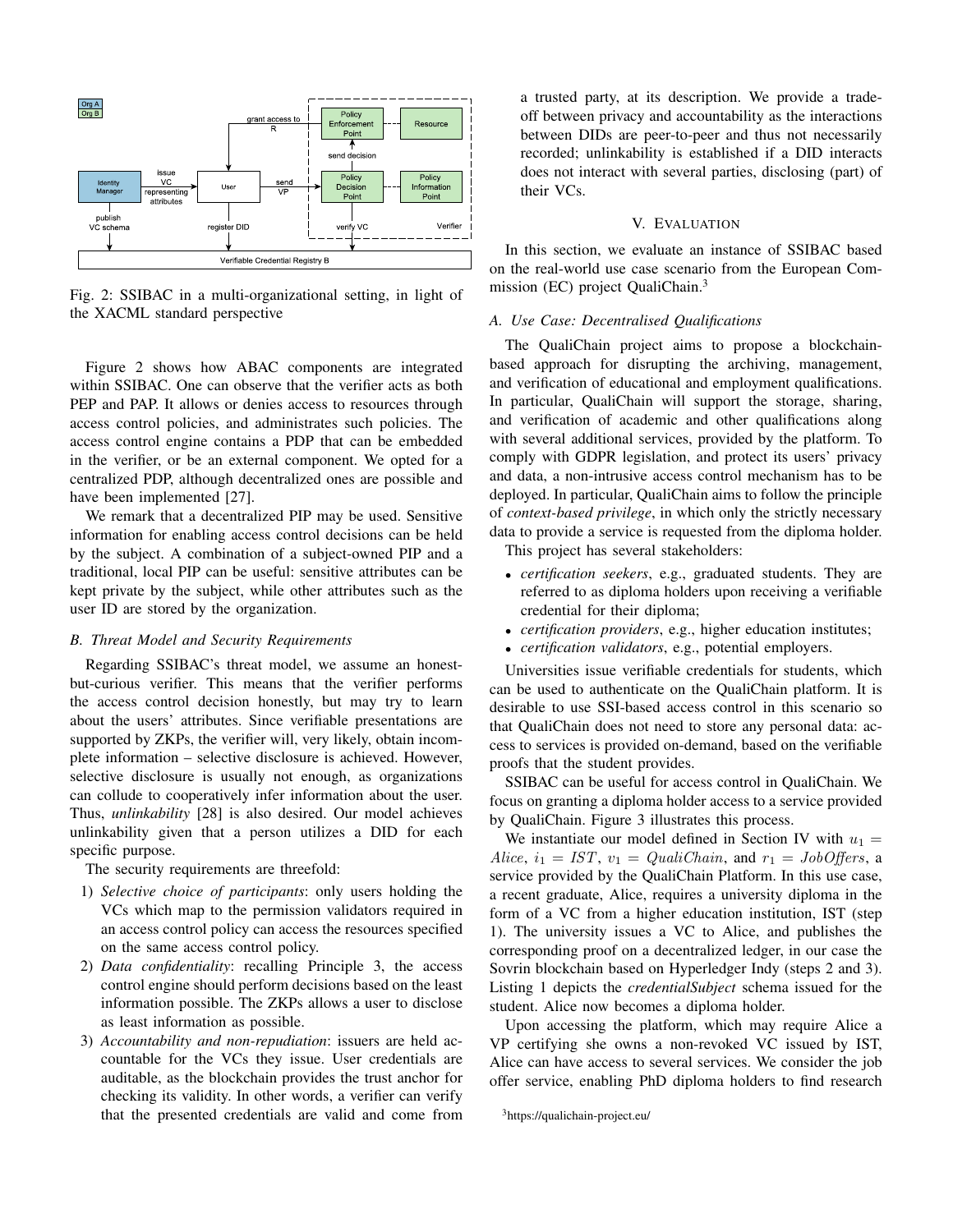

Fig. 3: SSI-based ACM applied to the QualiChain scenario

```
1 "firstName": "Alice",
2 "lastName": "Anderson",
3 "age": 25,
4 |\cdot|\vec{d}| : "1234",
5 "timestamp": 1590092610,
6 "degree": {
7 "university": "IST",
8 "type": "BachelorDegree",
9 "name": "Bachelor of Science", "EQF": "6",
10 "course": "Computer Science",
11 "grade": "4",
12 "gradeScale": "0-4",
13 "skills": "[]",
14 "degreeId": "80970"
1516 "metadata": [...],
17 "proof" : [...]
```
Listing 1: High-level example of a verifiable credential, issued for Alice, LAlice. ΛAlice *= {firstName, LastName, ... , degreeId}*,  $p1 =$  attribute (VC mapped to attributes by  $\chi$ ),  $\chi$ parses the VC fields such that it outputs a VP containing a challenge invoking a subset of  $\Lambda_{Alice}$ 

positions, available for people with a European Qualification Framework<sup>4</sup> level higher than 6 (MSc and PhD graduates).

Alice would like to access the service that allows searching for job offers on research positions (step 4). In order to provide her access to that service (a resource), QualiChain creates a VPR and sends it to Alice (steps 5 and 6). The VP encodes the access control policy for accessing the researcher position service: if the "EQF" field of a diploma holder is higher than 6, access to the service is provided. Alice constructs and provides the corresponding ZKP (step 7), and the QualiChain

<sup>4</sup>https://www.cedefop.europa.eu/en/events-and-projects/projects/europeanqualifications-framework-eqf

agent verifies that such VP is true (step 8). After validating that the proof comes from Alice, it redirects the result to the access control engine (step 9), which later returns the processing outcome (steps 10 and 11). The access control policy states that if the result from the VP is true, then access is granted. However, additional checks could be performed (e.g., the access control engine could verify if Alice had already accepted another job offer). If the verifiable presentation is valid, it means that it satisfies the encoded access control policy sent on step 6. As Alice's EQF is not higher than 6, Alice cannot access the desired service (steps 12 and 13 do not take place).

## *B. Implementation*

We now describe the implementation of the SSIBAC prototype and the experimental setting.

As our Verifiable Credential Registry  $\beta$ , we chose Hyperledger Indy [29]. Hyperledger Indy is a state-of-the-art public blockchain that provides "tools, libraries, and reusable components for providing digital identities". The Hyperledger Aries project [30] was leveraged to create agents (representations of users) that manage their wallets and perform operations on the distributed ledger. Aries serves as the infrastructure for "blockchain-rooted, peer-to-peer interactions". In other words, we mediate communication between agents and the supporting blockchain through Aries. We based our implementation on the demo provided by Hyperledger Aries.<sup>5</sup>

We ran our experiments on the GreenLight Dev Ledger<sup>6</sup> provided by the VON blockchain test net. We leveraged Google Cloud Platform as our infrastructure. A c2-standard-8

<sup>5</sup>https://github.com/hyperledger/aries-cloudagent-python <sup>6</sup>http://dev.greenlight.bcovrin.vonx.io/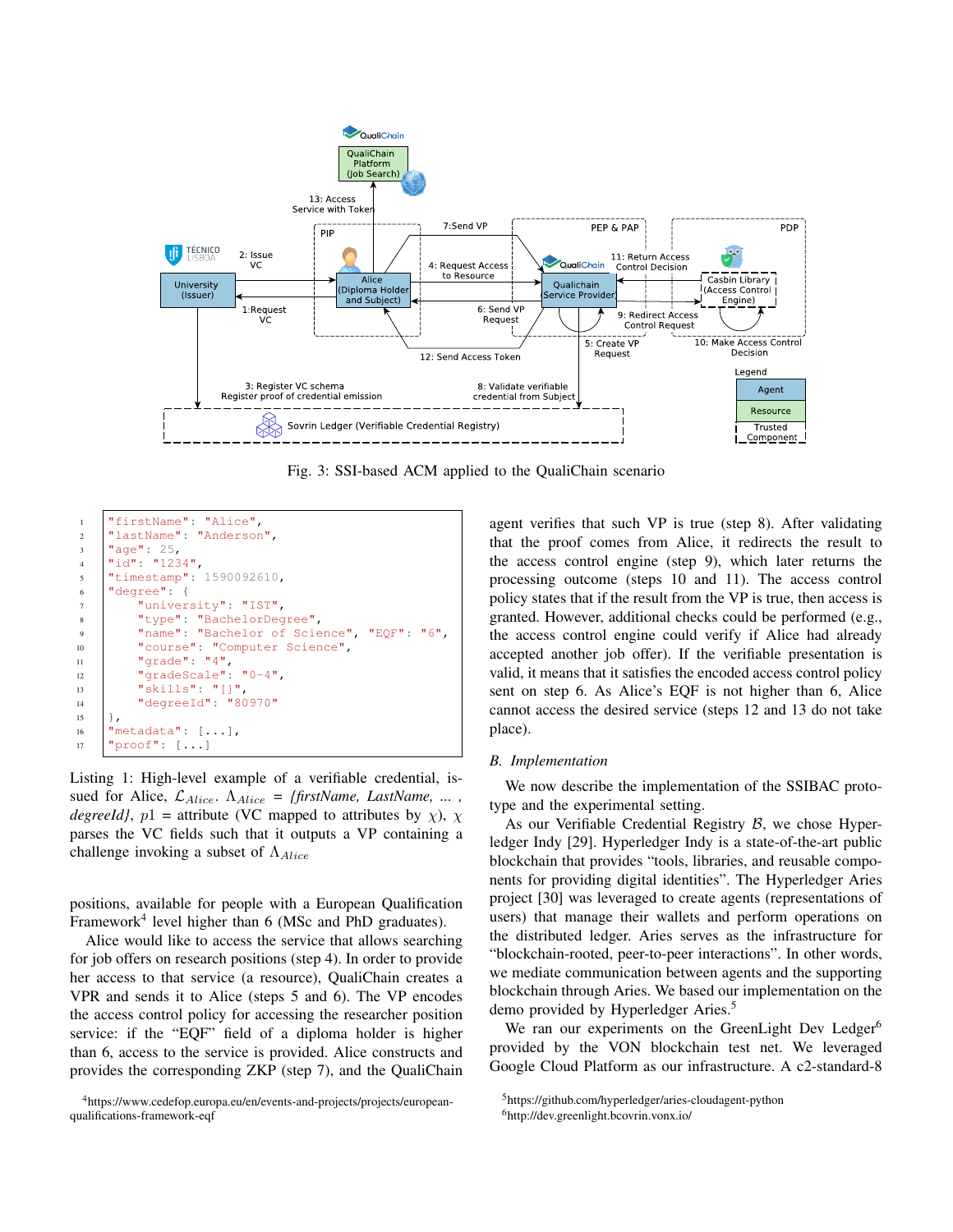(8 vCPUs, 32 GB memory) virtual machine running Ubuntu 20.04 was used. After the appropriate setup, we deployed three Docker containers, each representing an agent: Alice, IST, and QualiChain. A fourth agent was deployed to aid the evaluation process, by collecting information on the performance of the process. We executed each experiment 100 times and discarded the first and the last 10 to avoid outliers. In total, we executed 400 experiments.

## *C. End-to-End Latency*

First, we measure the end-to-end latency of the process. For that, we divide our process into three phases: startup, connect, and access control.

The *Startup* phase comprises the time to set up the necessary infrastructure for conducting access control based on decentralized identity. In particular, this phase includes the time the system needs to register the agents' DIDs into the blockchain, the time to initialize the four agents (Alice, IST, QualiChain, and Performance), and the time for the IST agent to publish the schema of a university degree.

The *Connect* phase connects the agents, exchanges verifiable credentials, and prepares the environment for the access control phase. Alice connects to IST, IST issues a variable number of verifiable credentials to Alice, and after that posts a corresponding proof on the blockchain. Next, Alice connects to the QualiChain agent.

In the *Access Control* phase, Alice requests a resource from QualiChain. QualiChain requests a verifiable presentation (output of  $\chi$ ) that contains the necessary permission validators (attributes  $\Lambda_1$ , according to  $\psi$ ) in order to conduct the access control process (conducted by ABAC). Alice constructs the proof and sends it to QualiChain. QualiChain then handles the proof, confirms its validity, and conducts the access control process.



Fig. 4: Latency depending on the number of emitted credentials

Figure 4 depicts the cumulative time necessary to conduct each phase, in seconds, as a function of the number of credentials emitted to Alice. The *Startup* phase takes 29.1, 28.5, 28.0, and 28.7 seconds if the number of verifiable credentials issued was 1, 10, 100, or 1000, respectively. Conversely, the



Fig. 5: Duration of the various steps in the *Connecting* and *access control* phases (startup phase omitted), with 10 issued credentials

*Connect* phase took 1.3, 2.5, 12.0, and 109.0 seconds. A linear regression for these results yields the function  $t(n)$  =  $1.283 + 0.108n$ , where  $t(n)$  is the *Connect* time and n the number of credentials. The access control phase took 0.9 seconds regardless of the number of credentials. Table I depicts the latency associated with each phase of the access control process, as a function of the number of credentials issued. One can observe that the average duration of the *Startup* and *Access Control* phases is practically constant. The constant startup phase duration is expected, as no step of this phase depends on the number of issued credentials.

The *Startup* phase is a major bottleneck, accounting for most of the duration of the overall process (92.9%, 89.3%, 68.4%, and 21.9% for 1, 10, 100 and 1000 issued credentials respectively). For a system issuing a large number of VCs, the *Connect* phase is the bottleneck. As shown before, the system scales linearly with the number of credentials emitted. As credentials will not be emitted regularly, the *Connect* phase duration can be significantly reduced. Figure 5 represents the sub-phase duration for the *Connect* and *Access Control* phases. The overall process takes 3.39 seconds (considering 10 issued credentials), being the credential issuing step responsible for 66% of the connecting phase and access control phases together (2.23 out of 3.39 seconds).

For a single credential, the first access control request can take up to around 31.4 seconds (*Startup*, *Connecting*, and *Access Control* phases) or 2.23 seconds (*Connecting* and *Access Control* phases) to be served. In particular, the *Startup* and *Connecting* phases require setting up infrastructure and peer-to-peer connections specific to our experimental setting, which explains high latencies. In practice, the full process of credential issuance and a subsequent access control request should normally take around 2.23 seconds. In the QualiChain scenario, the attributes do not vary frequently, so we deem this latency suitable.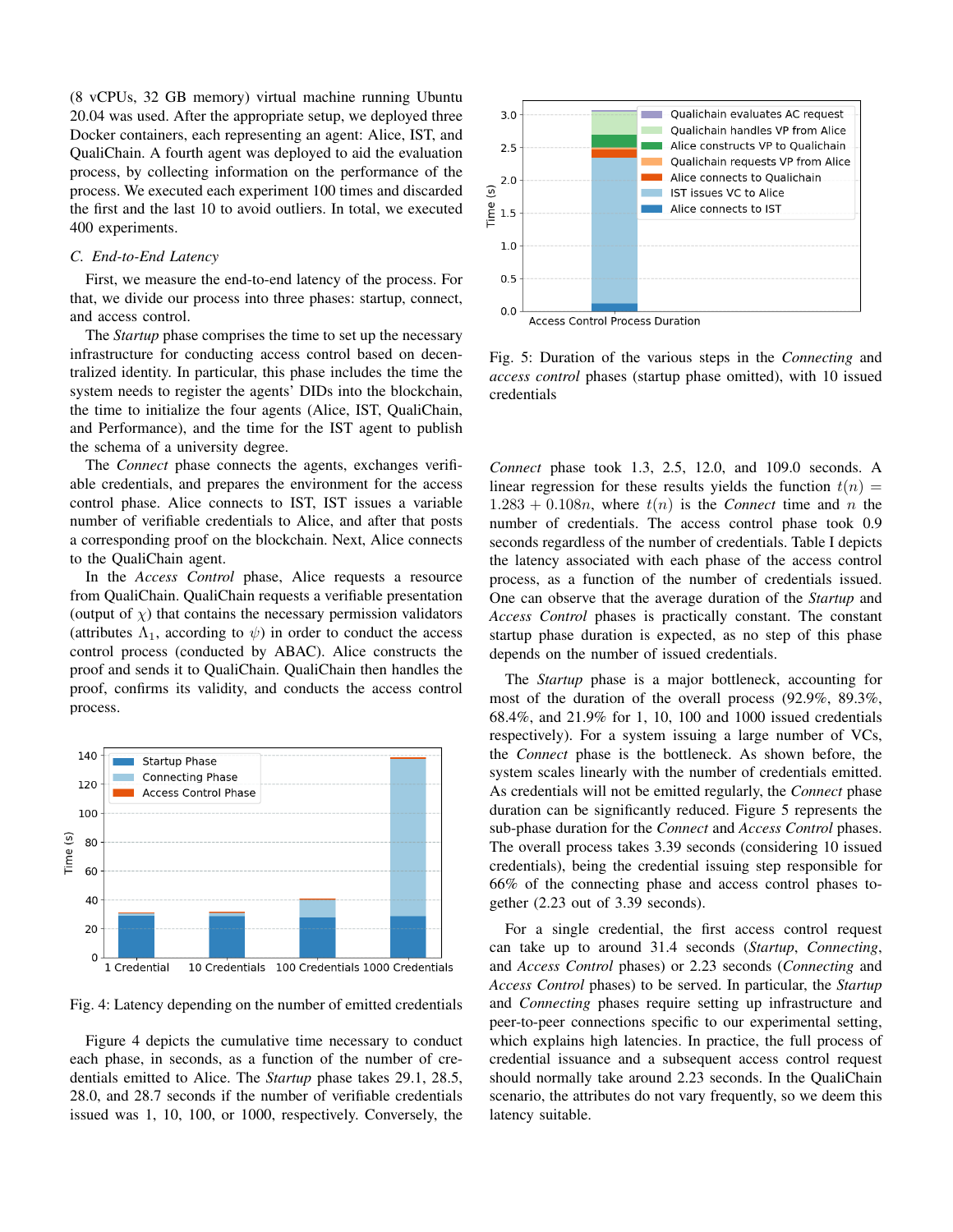| Startup |      | Connecting |      | Access Control |     | Total Time |
|---------|------|------------|------|----------------|-----|------------|
|         |      |            |      | $\mu$          |     |            |
| 29.14   | 5.5  | 1.30       | 0.03 | 0.92           | LO5 | 31.36      |
| 28.53   | 5 24 | 2.47       | 0.09 | 0.92           | LO5 | 31.92      |
| 28.00   | 4.85 | 11.97      | 0.33 | 0.92           | LO5 | 40.89      |
| 28.68   | 4.84 | 108.93     | 0.92 | 0.92           | -05 | 130.53     |
|         |      |            |      |                |     |            |

TABLE I: Evaluation of latency as a function of the number of credentials

# *D. Throughput*

The throughput in terms of access control requests per second is associated with the latency of the previous phases. Credentials are issued during the *Connecting* phase, with about 9.3 credentials issued per second for 1000 credentials (see Table I). This limit is due to sequential processing in our demo application, since all credentials are sequentially created, signed and submitted. The throughput performance is also tied to the hardware in which the experiment is running and the throughput of the Hyperledger Indy consensus algorithm.

The time for evaluating the access control policy is negligible, as we achieve around 55,000 access control evaluations per second considering only the *Access Control Phase*. Considering that the necessary credential for the verifiable presentation has been emitted and belongs to the subject, the time needed for processing each access control decision is 0.9 seconds.

## *E. Revocation*

Credential revocation is an important concern for access control systems. If a credential is revoked (e.g., the university revokes Alice's diploma), the verification of the presentation by the verifier will fail. Thus, when Alice attempts to access a resource using her revoked VC, access will be denied. This does not incur a performance degradation of our system, as the process is the same with a valid credential, and revoking a credential only costs a transaction.

#### VI. RELATED WORK

Ferdous et al. formalize the concept of SSI and show how it can be integrated with the lifecycle of an IDMS [31]. They envision blockchain-based smart contracts to provide a decentralized environment where SSI can be successfully applied. However, no solution is implemented, and it is not clear how SSI can be applied to access control. Coelho et al. detail a self-sovereign identity system [32] using roles, attributes, policies, and user wallets. The proposed system does not support multiple ACMs, and lacks an implementation.

Several authors provide an overview of SSI, but do not elaborate on any implementation or real-world applications [33], [34]. Others present SSI solutions for several domains such as healthcare [35], [36], or general identity management systems [8], [37]. However, either access control is not the focus of the paper, authors do not provide an implementation of such a system, or validation through a real-world scenario is missing.

In recent years several authors proposed a variety of blockchain-based access control schemes. Maesa et al. proposed a general blockchain-based access control system using

ABAC, XACML-coded policies, and the Ethereum blockchain [38]. There are also attempts to decentralize the access control decision engine, therefore providing support for dynamic access control policies, as well as distributed policy decision engines [27]. Despite authorization being decentralized, data sovereignty is not achieved (authentication is partially centralized).

On the contrary of most of these works, our approach provides access control based on decentralized authentication, leaving the user in control of identity data. Moreover, our work goes beyond existing work by providing a formalization of an ACM following the concepts of SSI, while also implementing it as part of an education ecosystem use case. Finally, we provide not only flexibility at the ACM level but also portability regarding the user identity.

## VII. CONCLUSION

In this paper, we propose the Self-Sovereign Identity Based Access Control (SSIBAC), the first approach to access control based on decentralized identity. We explore this topic by instantiating our SSIBAC model with attribute-based access control, which is applied to a real-world case, the EU QualiChain project. Our implementation assures that the context-based privilege is achieved, by promoting peer-to-peer interactions, providing the basis for the access control process. Our experimental evaluation shows that each access control request can be served in around 0.9 seconds. Although more timeconsuming than traditional centralized access control systems, access control based on self-sovereign identity can alleviate the data privacy problem, which we consider an acceptable trade-off for applications not requiring high throughput.

Our work has some limitations. The trust of the system is strongly tied to a single access control engine, so verifiers are single points of failure. We plan to address these limitations in future work, e.g., by decentralizing the access control engine and conducting the authorization process in a distributed and decentralized way (for example using a smart contract). This provides accountability and non-repudiation with regard to verifiers. An additional future work direction is to explore cross-chain authorization, leveraging recent blockchain interoperability techniques. This would allow us to provide decentralized authorization by binding verifiable presentations to jointly agreed access control policies.

#### ACKNOWLEDGMENT

We thank the reviewers that provided suggestions to improve this paper. This work was supported by the European Commission program H2020 under the grant agreement 822404 (project QualiChain) and by national funds through Fundação para a Ciência e a Tecnologia